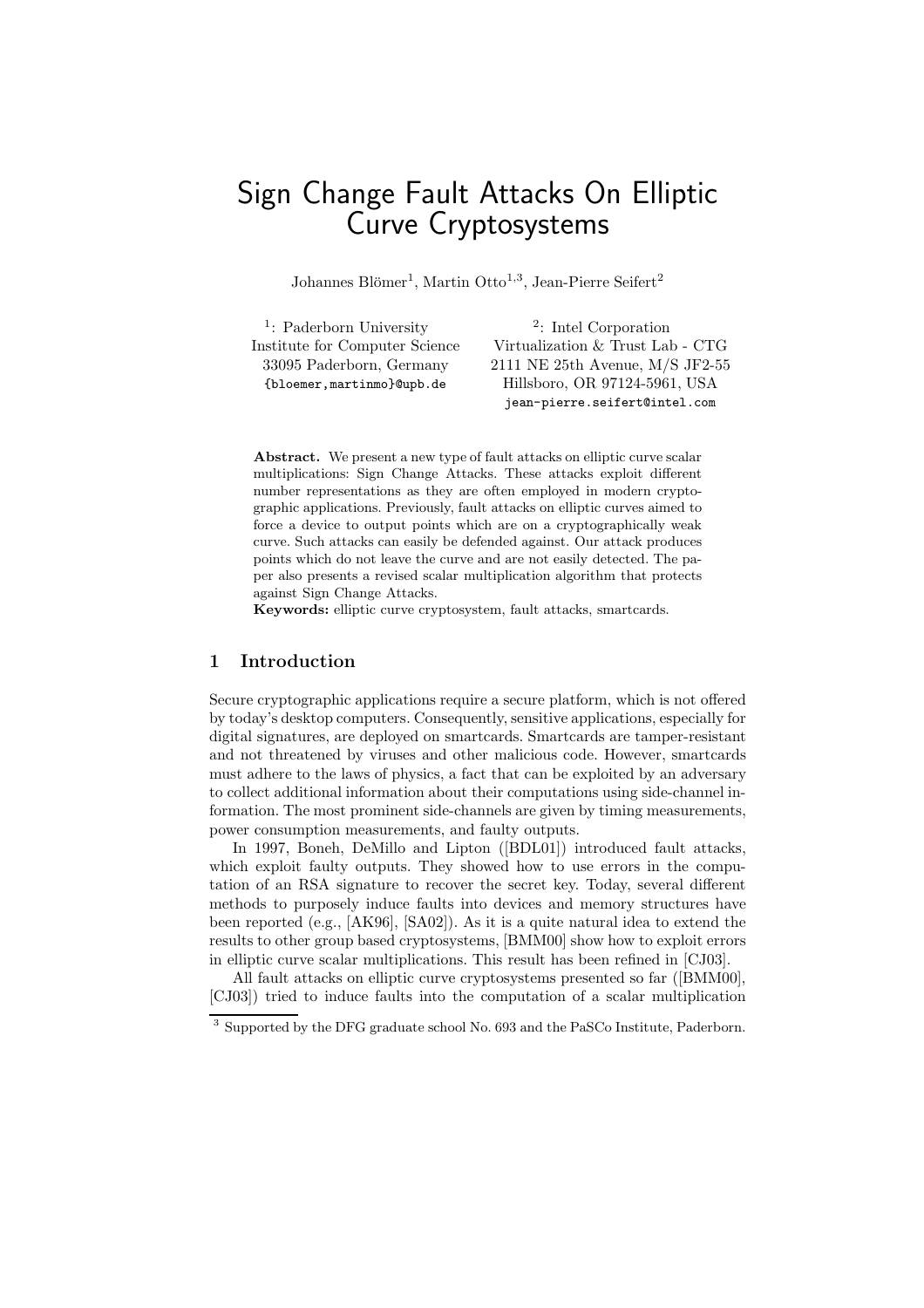$kP$  on the elliptic curve E such that the computation no longer takes place on the original curve  $E$ . By changing the base point  $P$  or an intermediate point randomly, by changing the curve parameters of  $E$ , or by changing the defining field, the operations leave the group defined by the elliptic curve  $E$ . Instead the scalar multiplication is done on a different curve  $\tilde{E}$  and/or with a different base point  $\tilde{P}$ . Then the so-called pseudo-addition can be used to recover the secret key if the point  $k \cdot \tilde{P}$  on the new curve  $\tilde{E}$  allows to solve the discrete logarithm problem at least partially. The disadvantage (or advantage) of the proposed attacks is that there is an obvious and efficient countermeasure: simply check whether the result is a point on the original curve  $E$  or not.

In this paper, we present a new type of fault attacks on elliptic curve scalar multiplication, Sign Change Attacks. Our attack does not change the original curve  $E$  and works with points on the curve  $E$ . We show how sign changes of intermediate points can be used to recover the secret scalar factor. Our attack leads to a faulty output that is a valid point on the original elliptic curve. Then we can use an algorithm similar to the one presented for RSA in [BDL01] to recover the secret scalar factor in expected polynomial time. We present our attack for the NAF-based left-to-right repeated doubling algorithm, because here Sign Change Faults seem to be easier to realize than for other repeated doubling variants (see Section 5). However, we stress the fact that the attack can also be used against other scalar multiplication algorithms, e.g., the right-to-left version, binary expansion based repeated doubling, and the Montgomery ladder ([Mon87]) if the *y*-coordinate is used.

Our attacks show that the basic ideas of [BDL01] carry over to elliptic curve cryptosystems as well. Clearly, the standard countermeasures described above, namely checking whether the result lies on the original curve, fail to detect Sign Change Attacks. In fact, they even support Sign Change Attacks by holding back a great variety of faulty results if they have been caused by errors other than Sign Change Faults. This allows an adversary to use a less precise attack setting.

We also present a revised version of the basic scalar multiplication algorithm for elliptic curves that is secure against Sign Change Attacks in Section 4. Our countermeasure is motivated by a similar countermeasure by Shamir against attacks on CRT-RSA exponentiations ([Sha99]). We use the original elliptic curve together with a second small curve, which allows to define a larger "combined curve", where the desired scalar multiplication is performed. Using this combined curve, one can check the final result efficiently. We show that this technique secures all standard repeated doubling algorithms against Sign Change Attacks and previously reported attacks. Our analysis proves ad hoc security against these attacks only, it does not provide a general security proof or security reduction. Research on fault attacks has not yet established a mathematical framework to allow general security claims.

One can also use randomization schemes to counteract a differential fault attack with Sign Change Faults. However, smartcard certification authorities often require that algorithms are secure against fault attacks even without random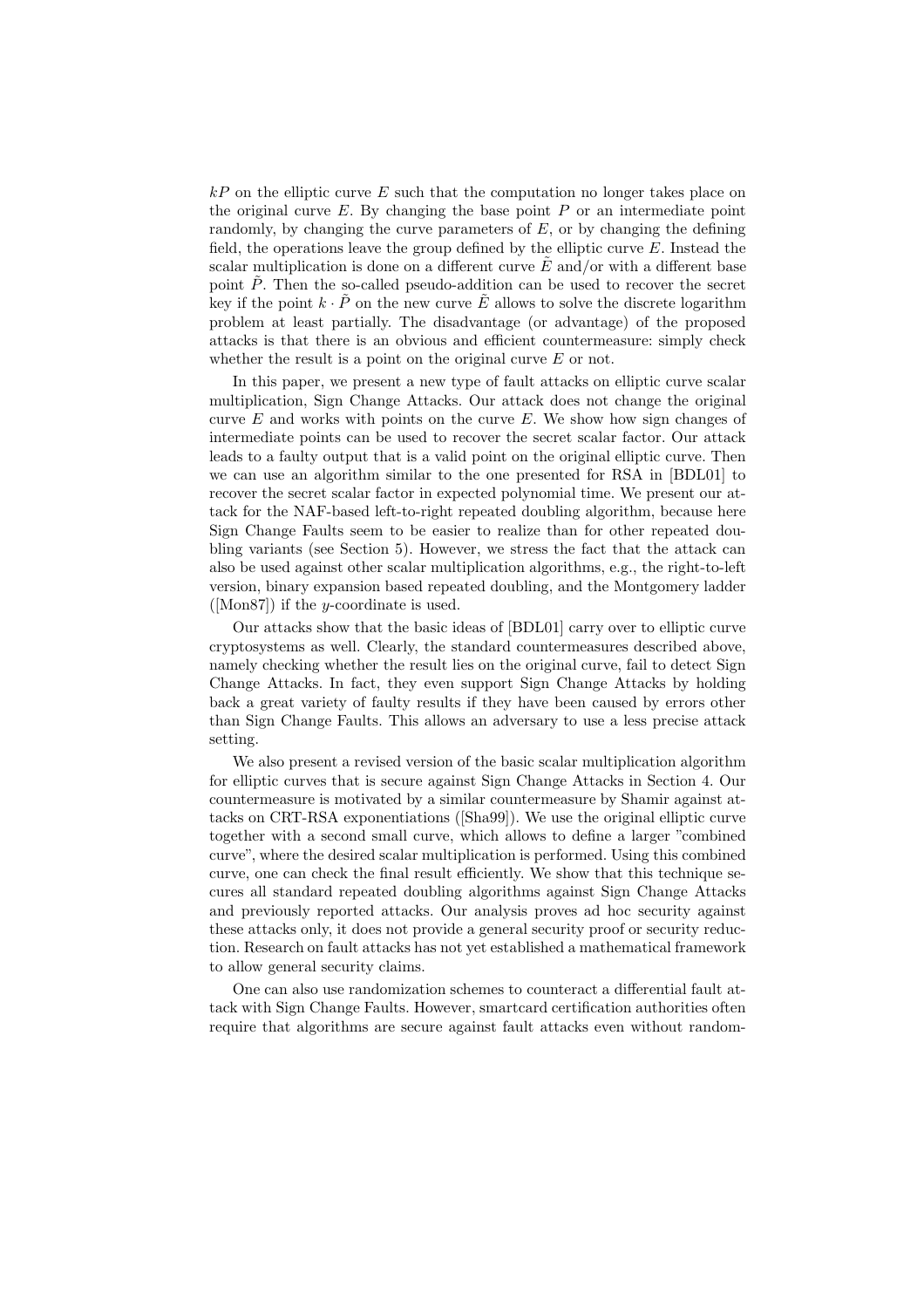ization. Moreover, randomization schemes that only randomize the base point are not guaranteed to counteract an SCA, e.g., Coron's third countermeasure in [Cor99, §5.3] or the proposed elliptic curve isomorphism in [JT01, §4.1]. Alternatively, some scalar multiplication algorithms like the Montgomery ladder ([Mon87]) can be used without the y-coordinate. Therefore, these methods cannot be attacked by a Sign Change Attack. However, patent issues prevent the usage of the Montgomery ladder and endorse the widespread use of variants of the standard repeated doubling algorithm, mostly based on the NAF.

The paper is organized as follows: After briefly recalling the basics of elliptic curve arithmetic, we present the Sign Change Attack on Elliptic Curve Scalar Multiplication in Section 3. Section 4 is devoted to presentation and analysis of the proposed countermeasure. In Section 5, we discuss methods to carry out Sign Change Faults in practice. Section 6 concludes the paper. Since the main contribution of this paper is the presentation of the new Sign Change Faults and the countermeasure presented in Section 4, we concentrate in this extended abstract on Sections 4 and 5.

### 2 Elliptic Curve Cryptography

An elliptic curve over a field  $\mathbb{F}_p$  with  $p > 3$  is defined as the set of points  $(x:y:z) \in \mathbb{F}_p^3$  that satisfy the projective Weierstraß equation

$$
y^2 z \equiv x^3 + A x z^2 + B z^3 \bmod p. \tag{1}
$$

Moreover,  $\mathcal O$  denotes the point at infinity  $(0:1:0)$ . The points of E form an additive group. The elliptic curve  $E$  as well as points on  $E$  can be expressed in a variety of coordinate representations, e.g., affine coordinates, projective coordinates, Jacobian coordinates, or Hessian coordinates. This paper concentrates on projective representations as defined above. As we do not need to consider the projective addition formula in detail, we refer the reader to standard literature for a description of the actual computation of the sum of two projective points. A nice overview of several addition formulas can be found in [CMO98].

In cryptosystems based on elliptic curves, e.g., the ElGamal cryptosystem and its variants, a crucial computation is the scalar multiplication of a public base point P with a secret scalar factor k. Attacks aim to recover the value k. Several implementations of fast scalar multiplication algorithms have been presented in the literature. In Algorithm 1, we present a left-to-right version of the well known repeated doubling algorithm to present our attack. Algorithm 1 already implements a standard countermeasure against random fault attacks in Line 5. It protects against previously proposed fault attacks on elliptic curve cryptosystems ([BMM00], [CJ03]). For all subsequent considerations, we will always assume that this standard countermeasure is applied.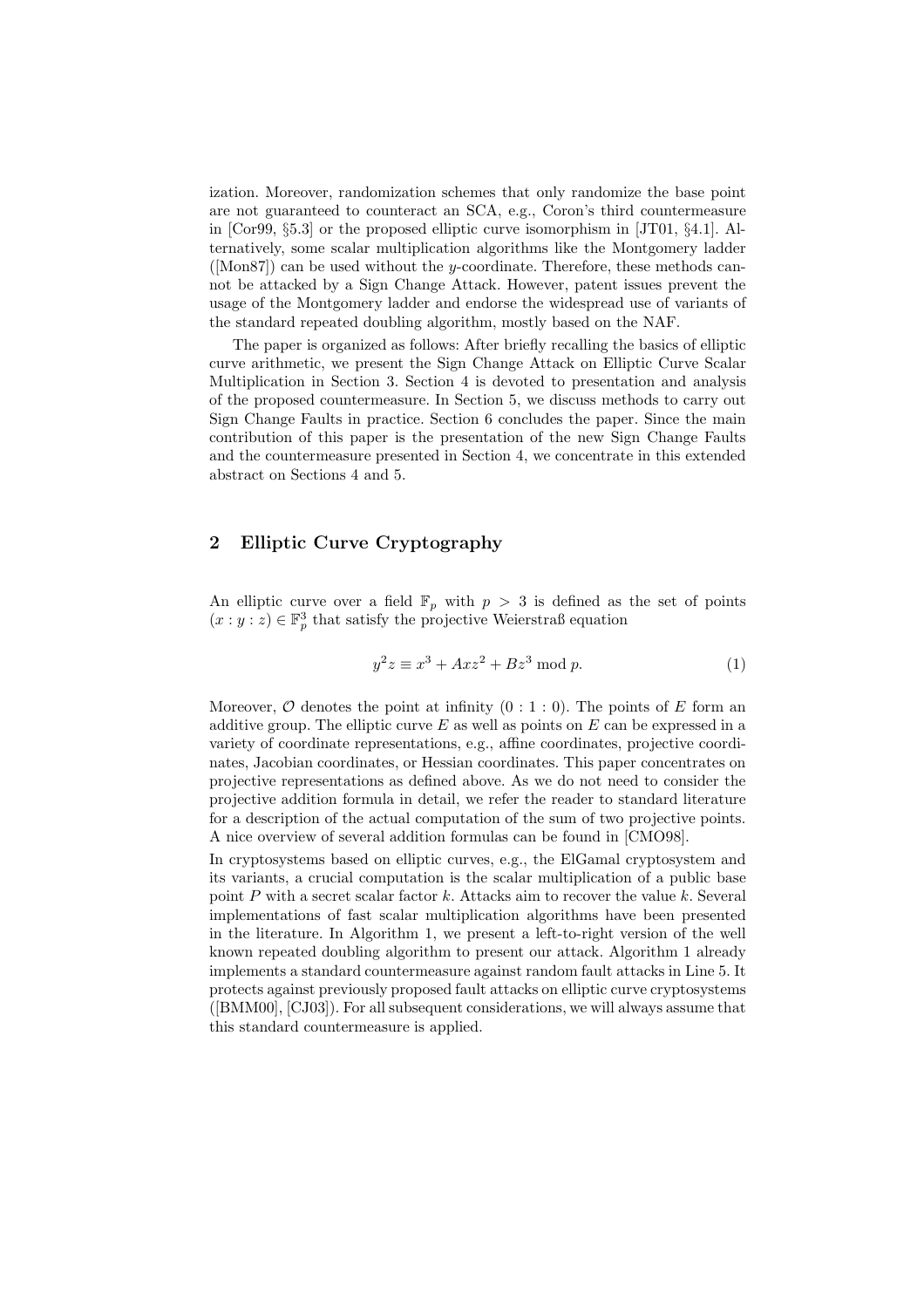Algorithm 1 (NAF-based Repeated Doubling on Elliptic Curve  $E$ ) **Input:** A point P on E, and a secret key  $1 < k < ord(P)$  in non-adjacent form, where n denotes the binary length of  $k$ , i.e. the number of bits of  $k$ Output:  $kP$  on  $E$ 1 Set  $Q_n := \mathcal{O}$ 2 For i from n − 1 downto 0 do 3 Set  $Q'_i := 2Q_{i+1}$ 3 Set  $Q_i := 2Q_{i+1}$ <br>4 If  $k_i = 1$  then set  $Q_i := Q'_i + P$ else if  $k_i = -1$  then set  $Q_i := Q'_i - P$  $e$ lse set  $Q_i := Q_i'$ 5 If  $Q_0$  is not on E then set  $Q_0 := \mathcal{O}$ 6 Output  $Q_0$ 

In Algorithm 1, we use the non-adjacent form (NAF) representation of the secret scalar k. The performance of most variants of the the classical repeated doubling algorithm will improve if the scalar  $k$  is recoded into non-adjacent form (NAF). The 2-NAF uses digits from  $\{-1, 0, 1\}$  and ensures that no two adjacent digits are non-zero. It achieves a higher ratio of zeros to non-zeros. For details on the NAF, see [Boo51], or [JY00]. Using the NAF, subtractions are introduced. Since negating a point on an elliptic curve simply means to change the sign of the y-coordinate, subtractions are cheap operations on elliptic curves. The savings using repeated doubling based on the NAF are 11.11% on average (see [MO90]).

# 3 The Sign Change Attack on Elliptic Curve Repeated Doubling

Previous fault attacks on elliptic curve scalar multiplication used the fact that a pertubated point is not a valid point on the given curve with high probability. However, such a situation can be easily detected and defended against. In the following, we present a new type of faults, Sign Change Faults. They allow to recover the secret scalar factor of a scalar multiplication operation. Section 5 will investigate how such faults can be induced. It will be shown that these attacks are practical.

Our Fault Model. We assume that an adversary is able to induce a Sign Change Fault (SCF) on a specific elliptic curve point used in Algorithm 1. A Sign Change Fault changes the sign of the y-coordinate of an attacked point, e.g.,  $\check{Q}'_i$ on E, such that  $Q_i' \mapsto -Q_i'$ . The adversary does not know in which iteration of the loop the error occurs. However, we assume that the loop iteration determined by  $i$  is chosen i.i.d. according to the uniform distribution. Throughout this paper, we denote the correct final result by Q and a faulty final result by  $\tilde{Q}$ .

Elliptic curves defined over prime fields, which are recommended by current standards such as ANSI, SEC, and IEEE, have prime order or use a subgroup of prime order. Therefore, we will assume this property for our curves as well. It implies that any point  $P \neq \mathcal{O}$  on E must have the same (large) prime order. We will use this assumption frequently.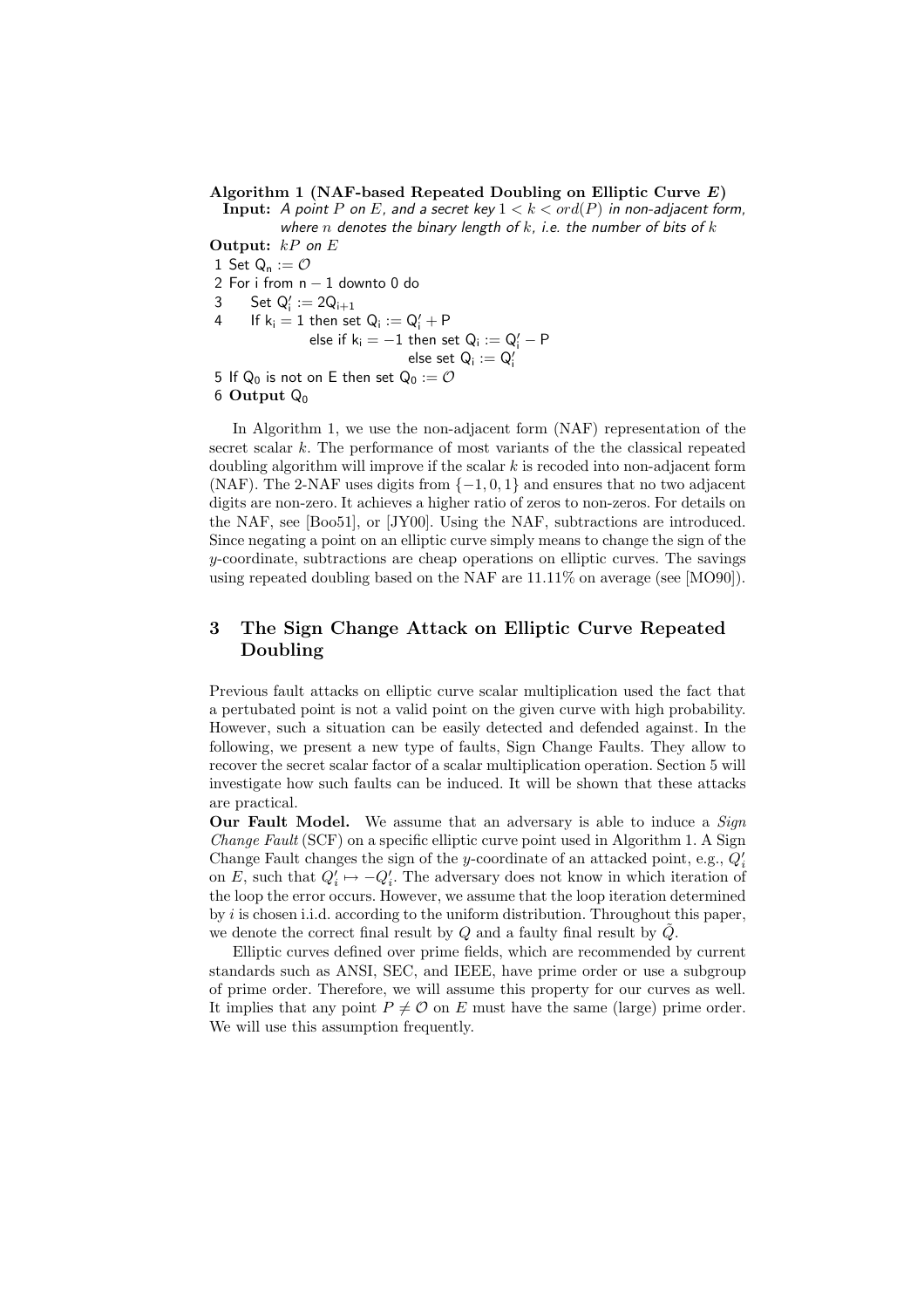We state our attack using an algorithm similar to the attack presented by Boneh, DeMillo and Lipton in [BDL01] on RSA. Similar to [BDL01], we need a polynomial number of faulty outputs for the same inputs to achieve a sufficiently high success probability. We use the following result from [BDL01] to bound the number of necessary faulty outputs needed by our attack.

Fact 2 (Number of Necessary Attacks) Let  $x = (x_1, x_2, \ldots, x_n) \in \{0, 1\}^n$ and let M be the set of all contiguous intervals of length  $m < n$  in x. If  $c =$  $(n/m)$  · log(2n) bits of x are chosen uniformly independently at random, then the probability that each interval in M contains at least one chosen bit is at least 1/2.

# 3.1 Sign Change Attack on  $Q_i'$  in Line 4.

All of the variables in Lines 3 and 4 can be successfully attacked with a Sign Change Attack (SCA). In the following, we present the attack on the variable  $Q'_i$  in Line 4 during some loop iteration  $0 \leq i \leq n-1$ .

The basic idea of our attack algorithm is to recover the bits of  $k$  in pieces of  $1 \leq r \leq m$  bits. Here, m is chosen to reflect a trade-off between the number of necessary faulty results derived from Fact 2 and the approximate amount  $2^m$ of offline work. Throughout this paper, we assume that  $2^m \ll \#E$ . To motivate the algorithm, assume that a faulty value  $\tilde{Q}$  is given that resulted from an SCF in  $Q'_i$ . We have

$$
\tilde{Q} = -2^i Q'_i + \sum_{j=0}^i k_j \cdot 2^j \cdot P = -Q + 2L_i(k) \quad \text{with } L_i(k) := \sum_{j=0}^i k_j 2^j P \qquad (2)
$$

On the right hand side of Equation (2), the only unknown part is  $L<sub>i</sub>(k)$ , which defines a multiple of P. If only a small number of the signed bits  $k_0, k_1, \ldots, k_i$  used in that sum is unknown, these bits can be guessed and verified using Equation  $(2)$ . This allows to recover the signed bits of k starting from the LSBs. Moreover, due to the fact that  $Q = L_i(k) + H_{i+1}(k)$ , where  $H_{i+1}(k) := \sum_{j=i+1}^{n-1} k_j 2^j P$ , it is also possible to recover the signed bits of  $k$  starting from the MSBs. As we assume that errors are induced uniformly at random, an adversary may choose freely between these two recovery strategies. In the following, we will use the LSB version based on Equation (2). We assume that both  $Q$  and  $\tilde{Q}$  are known. The complete attack is stated as the following algorithm.

# Algorithm 3 (The Sign Change Attack on  $Q_i'$ )

Input: Access to Algorithm 1, n the length of the secret key  $k > 0$  in nonadjacent form,  $Q = kP$  the correct result, m a parameter for acceptable amount of offline work.

Output:  $k$  with probability at least  $1/2$ .

# Phase 1: Collect Faulty Outputs

1 Set  $c := (n/m) \cdot log(2n)$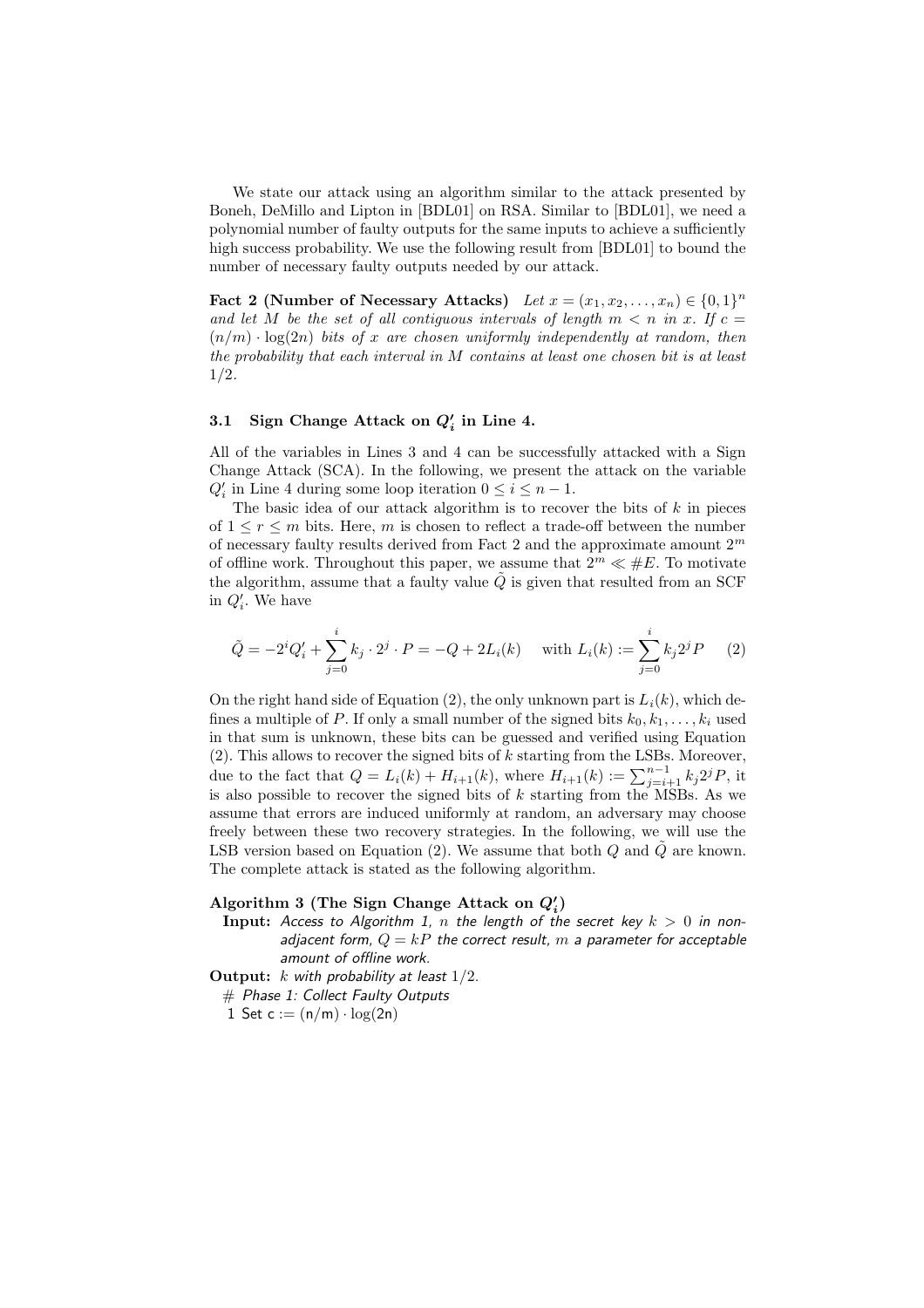2 Create c faulty outputs of Alg. 1 by inducing a SCF in  $\mathsf{Q}'_{\mathsf{i}}$  for random values of i. 3 Collect the set  $S = \{ \tilde{Q} \mid \tilde{Q} \neq Q \}$  is a faulty output of Algorithm 1 on input P}. # Phase 2: Inductive Retrieval of Secret Key Bits 4 Set s :=  $-1$  indicating the number s + 1 of known bits of k. 5 While  $(s < n - 1)$  do # Compute the known LSB part. 6 Set L :=  $2 \sum_{j=0}^{s} k_j 2^{j} P$ # Try all possible bit patterns with length  $r < m$ . 7 For all lengths  $r = 1, 2, \ldots$  m do 8 For all valid NAF-patterns  $x = (x_{s+1}, x_{s+2}, \ldots, x_{s+r})$  with  $x_{s+r} \neq 0$  do  $#$  Compute and verify the test candidate  $T_x$ 9 Set  $T_x := L + 2 \sum_{j=s+1}^{s+r} x_j 2^j P$ 10 for all  $\tilde{Q} \in S$  do 11 if  $\left(T_\times - \tilde{\mathsf{Q}}\right) = \mathsf{Q}$  then 12 conclude that  $k_{s+1} = x_{s+1}, k_{s+2} = x_{s+2}, \ldots, k_{s+r} = x_{s+r}$ , 13 set  $s := s + r$ , and continue at Line 5 # Handle a Zero Block Failure 14 If no test candidate satisfies the verification step, then 15 assume that  $k_{s+1} = 0$  and set  $s := s + 1$ . 16 Verify  $Q = kP$ . If this fails then output "failure". 17 Output k

Comment. Algorithm 3 has been abbreviated for clarity in two minor details. On the one hand, the highest iteration that suffered a SCF in Line 2 of Algorithm 3 does not need to be the last iteration  $n-1$ . However, since we assume the "lucky case"of Fact 2, this special case can be handled efficiently by an exhaustive search for at most m bits.

Furthermore, it is clear that given n as the length of the NAF of  $k$ , Algorithm 3 does not need to test patterns whenever  $s + r \geq n$ . Note that s indicates that the  $s + 1$  least significant bits  $k_0, k_1, \ldots, k_s$  are known. In fact, we may assume that the most significant bit of k is  $k_{n-1} = 1$ , otherwise n cannot be uniquely defined. Therefore, we may assume w.l.o.g. that  $s + r < n - 1$ . Note that we assume  $k > 0$ . We also assume that  $(k_0, k_1, \ldots, k_s, x_{s+1}, \ldots, x_{s+r})$  is always in valid NAF.

We will prove the success of Algorithm 3 in two lemmas. First, we will show that only a correct guess for the pattern of  $k$  can satisfy the verification step in Line 11. Then, we will show that Algorithm 3 will always correctly recover at least the next unknown bit of  $k$ . The analysis of these two cases is very similar to the analysis of a similar attack on RSA, presented in [BDL01]. Therefore, we omit the proofs of the two lemmas and the summarizing theorem. They will be presented in detail in the full version. Before stating the results, we introduce Zero Block Failures.

Definition 4 (Zero Block Failure) Assume that Algorithm 3 already recovered the s+1 least significant signed bits  $k_0, k_1, \ldots, k_s$  of k. If the signed bits  $k_{s+1}$ ,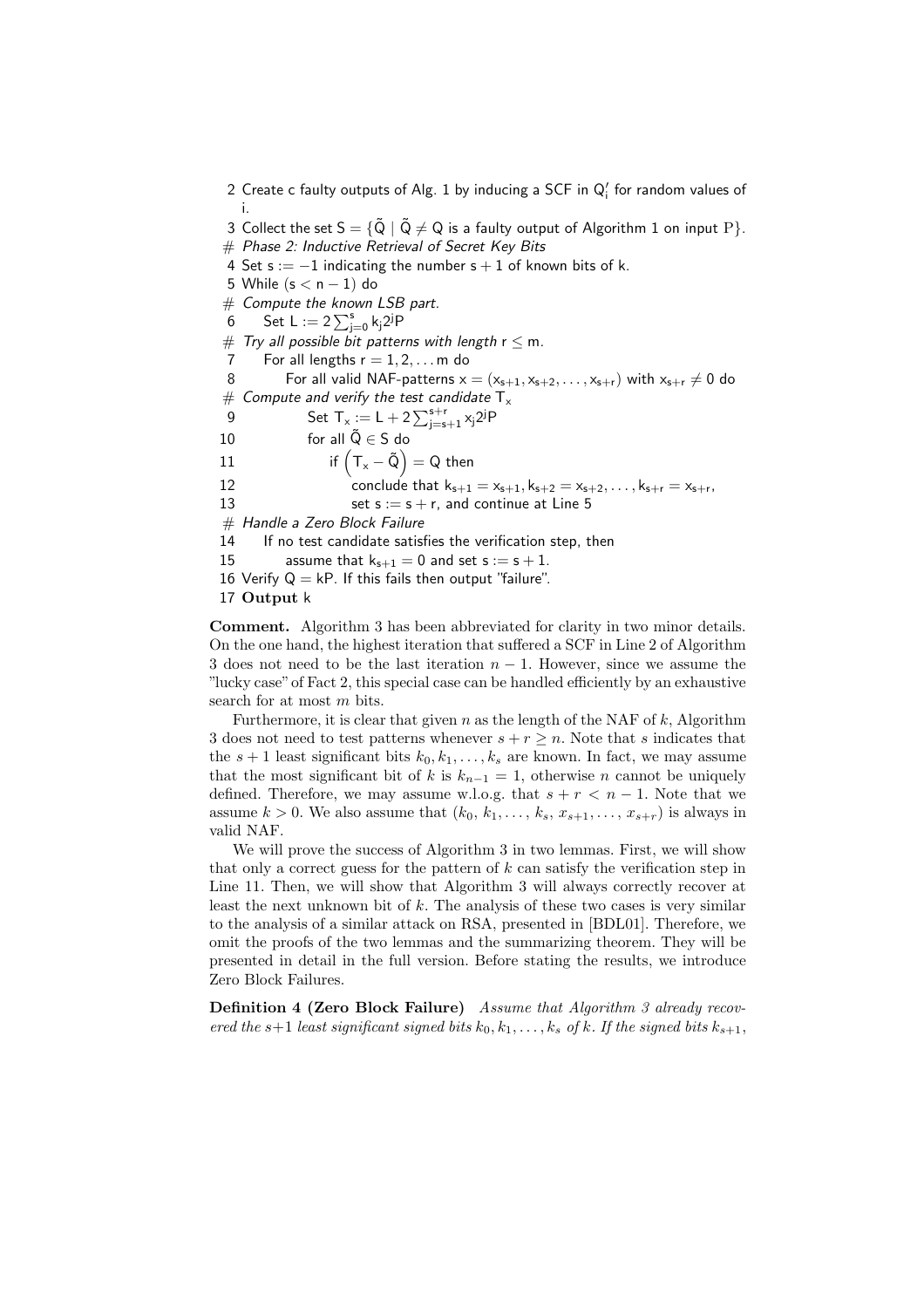$k_{s+2}, \ldots, k_{s+r}$  are all zero and all Sign Change Faults that happened in iterations  $s+1, \ldots, s+m$  really occurred in the first r iterations  $s+1, s+2, \ldots, s+r$ , the situation is called a Zero Block Failure.

A Zero Block Failure is named after the fact that errors in a block of zeros will not be detected as errors within that block. Equation (2) shows that for any s,  $L_s(k) = L_{s+1}(k) = \ldots = L_{s+r}(k)$  for all sequences  $k_{s+1} = 0, k_{s+2} =$  $0, \ldots, k_{s+r} = 0$ . In this case, the values  $\tilde{Q}_1 = -Q + 2L_s(k)$  and  $\tilde{Q}_2 = -Q + 1$  $2L_{s+r}(k)$  are equal. Therefore, given  $\tilde{Q} = -Q + 2L_s(k)$ , Algorithm 3 cannot determine how many zero bits — if any — follow  $k_s$ . Hence, tailing zeros must be neglected, because their number cannot be determined correctly. This is the reason why Algorithm 3 only tests patterns x which end in  $\pm 1$  in Line 8.

In Algorithm 3, we may have one of two cases in each iteration of the loop of Lines 5–15. First, we may encounter a test pattern, which satisfies the verification step in Line 11. Second, no test pattern may satisfy the verification step. The following two lemmas show that Algorithm 3 recovers at least one bit of  $k$ correctly in either case.

**Lemma 5 (No False Positives)** We assume that the bits  $k_0, k_1, \ldots, k_s$  of k have already been computed by Algorithm 3. If Algorithm 3 computes a test bit pattern  $x = (x_{s+1}, x_{s+2}, \ldots, x_{s+r}), r \leq m$ , such that  $T_x$  satisfies the verification step in Line 11 for some  $\tilde{Q} \in S$ , then x is the correct bit pattern, i.e.,  $x_j = k_j$ for all  $s + 1 \leq j \leq s + r$ .

**Lemma 6 (Correct Recovery)** We assume that the bits  $k_0, k_1, \ldots, k_s$  of k have already been computed by Algorithm 3. Furthermore, we assume that a Sign Change Fault was induced into the intermediate value  $Q'_{i}$  in Line 4 of Algorithm 1 for some  $i \in \{s+1, s+2, \ldots, s+m\}$ .

Then, in order to recover the next signed bit  $k_{s+1}$ , Algorithm 3 will be in one of two cases: In the first case, it finds a test bit pattern  $x = (x_{s+1}, x_{s+2}, \ldots, x_{s+r}),$  $r \leq m$ , that satisfies the verification step in Line 11 and concludes that  $k_j = x_j$ for all  $s + 1 \leq j \leq s + r$  in Line 12. In the second case, it detects a Zero Block Failure and concludes that  $k_{s+1} = 0$  in Line 15. In both cases, the conclusion is correct and between 1 and r bits of k are recovered correctly.

The results of the previous lemmas are summarized in the following theorem. It is a straightforward result from the two previous lemmas, combined with a simple count of operations performed by Algorithm 3.

#### Theorem 7 (Success of the Proposed Sign Change Attack) Algorithm 3 succeeds to

recover the secret scalar multiple k of bit length n in time  $O(n \cdot 3^m \cdot c \cdot M)$  with probability at least  $1/2$ . Here,  $c = (n/m) \cdot \log(2n)$  and M is the maximal cost of a full scalar multiplication or a scalar multiplication including the induction of a Sign Change Fault.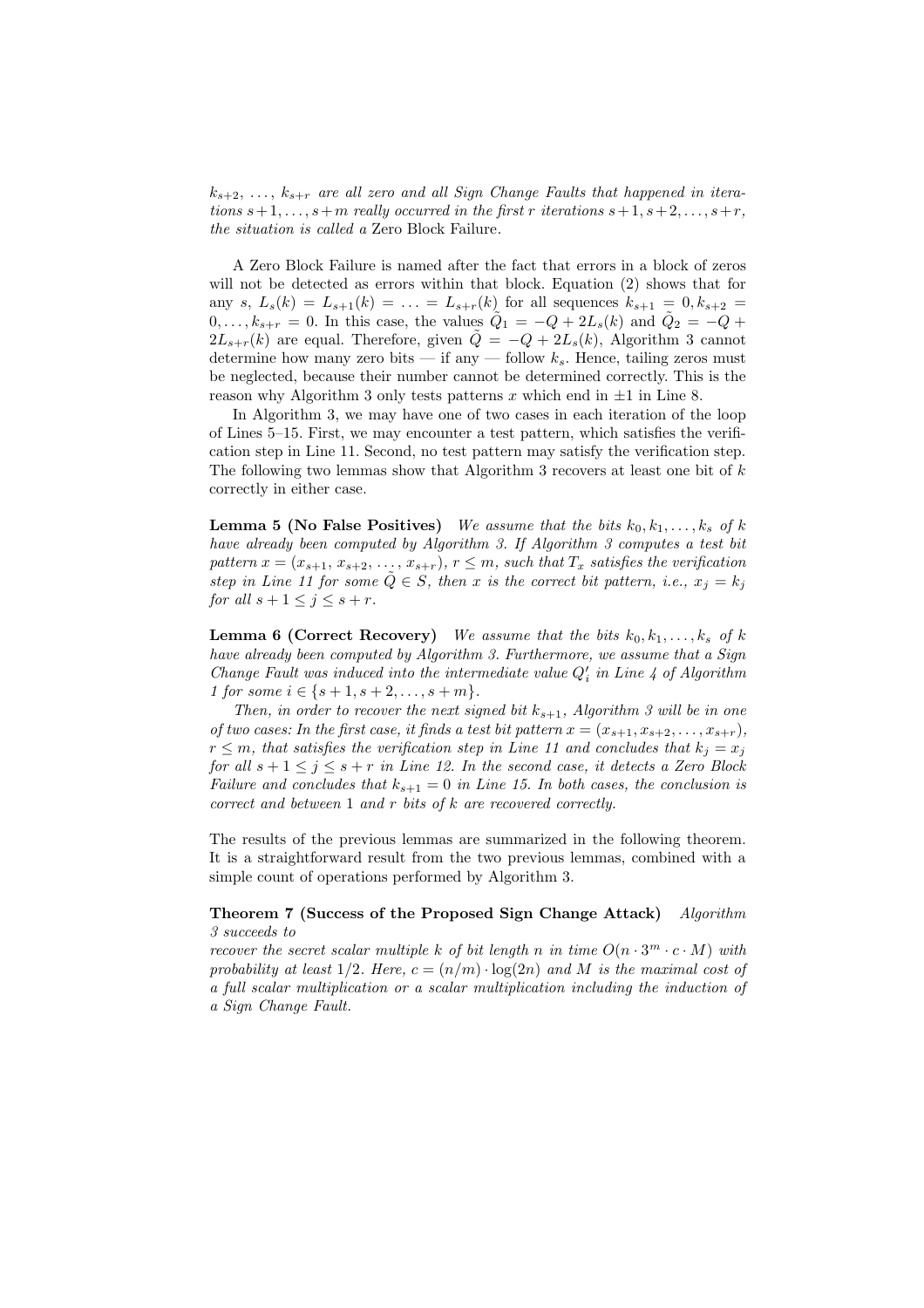The results of Theorem 7 carry over similarly to Sign Change Attacks on all other variables used inside the loop in Algorithm 1. The ideas presented in the attack also apply to the NAF-based right-to-left repeated squaring version and to the binary expansion based versions. Sign Change Attacks can also be used against the Montgomery ladder [Mon87] if the y-coordinate is used.

#### 4 Countermeasures

As explained in the introduction, previously proposed countermeasures cannot be used to defend against Sign Change Faults. Therefore, we propose a modified scalar multiplication algorithm presented as Algorithm 8 as an alternative countermeasure against Sign Change Attacks (SCA). It adds little overhead at the benefit of checking the correctness of the final result. Moreover, it can be based on any scalar multiplication algorithm which does not need field divisions. We will present our countermeasure in the remainder of this section and analyze it using the NAF-based version presented as Algorithm 1. The countermeasure has been motivated by Shamir's countermeasure against attacks on CRT-RSA exponentiations [Sha99].

We first explain the basic idea of the countermeasure. For the modified algorithm, we assume that the curve  $E = E_p$  is defined over a prime field  $\mathbb{F}_p$ , i.e., we have  $E_p := E(\mathbb{F}_p)$ . Furthermore, we choose a small prime t of about 60 – 80 bits to form the "small" curve  $E_t := E(\mathbb{F}_t)$ .  $E_t$  does not depend on  $E_p$ . Given both curves, we define a "combined" elliptic curve  $E_{pt}$  over the ring  $\mathbb{Z}_{pt}$ . This curve  $E_{pt}$  is defined with parameters  $A_{pt}$  and  $B_{pt}$  such that  $A_{pt} \equiv A_p \mod p$ ,  $A_{pt} \equiv A_t \mod t$  and  $B_{pt} \equiv B_p \mod p$ ,  $B_{pt} \equiv B_t \mod t$ . Here,  $A_p$  and  $A_t$  denote the A-parameters and  $B_p$  and  $B_t$  denote the B-parameters in Equation (1) of  $E_p$  and  $E_t$  respectively. Both  $A_{pt}$  and  $B_{pt}$  can be easily computed using the Chinese Remainder Theorem (CRT). We also choose a base point  $P_t$  on  $E_t$  and use the combined point  $P_{pt}$  as the base point for the scalar multiplication in  $E_{pt}$ . Here,  $P_{pt}$  is computed using the CRT in the same manner as  $A_{pt}$  and  $B_{pt}$  above. Computing  $Q = kP_{pt}$  on  $E_{pt}$  allows to verify the result on the small curve  $E_t$ .

#### Algorithm 8 (Sign Change Attack Secure Scalar Multiplication)

**Input:** A point P on  $E_p$ , and a secret key  $1 < k < ord(P)$ , where n denotes the binary length of  $k$ , i.e., the number of bits of  $k$ 

**Output:**  $kP$  on  $E_p$ 

- $#$  offline initialization (i.e., at production time)
- 1 Choose a prime t and an elliptic curve  $E_t$
- 2 Determine the combined curve  $E_{pt}$
- $#$  main part
- 3 Set  $Q := kP_{pt}$  on  $E_{pt}$  (e.g., using Algorithm 1)
- 4 Set  $R := kP_t$  on  $E_t$  (e.g., using Algorithm 1)
- 5 If  $R \neq Q$  mod t then output "failure".
- 6 Else output Q on E<sup>p</sup>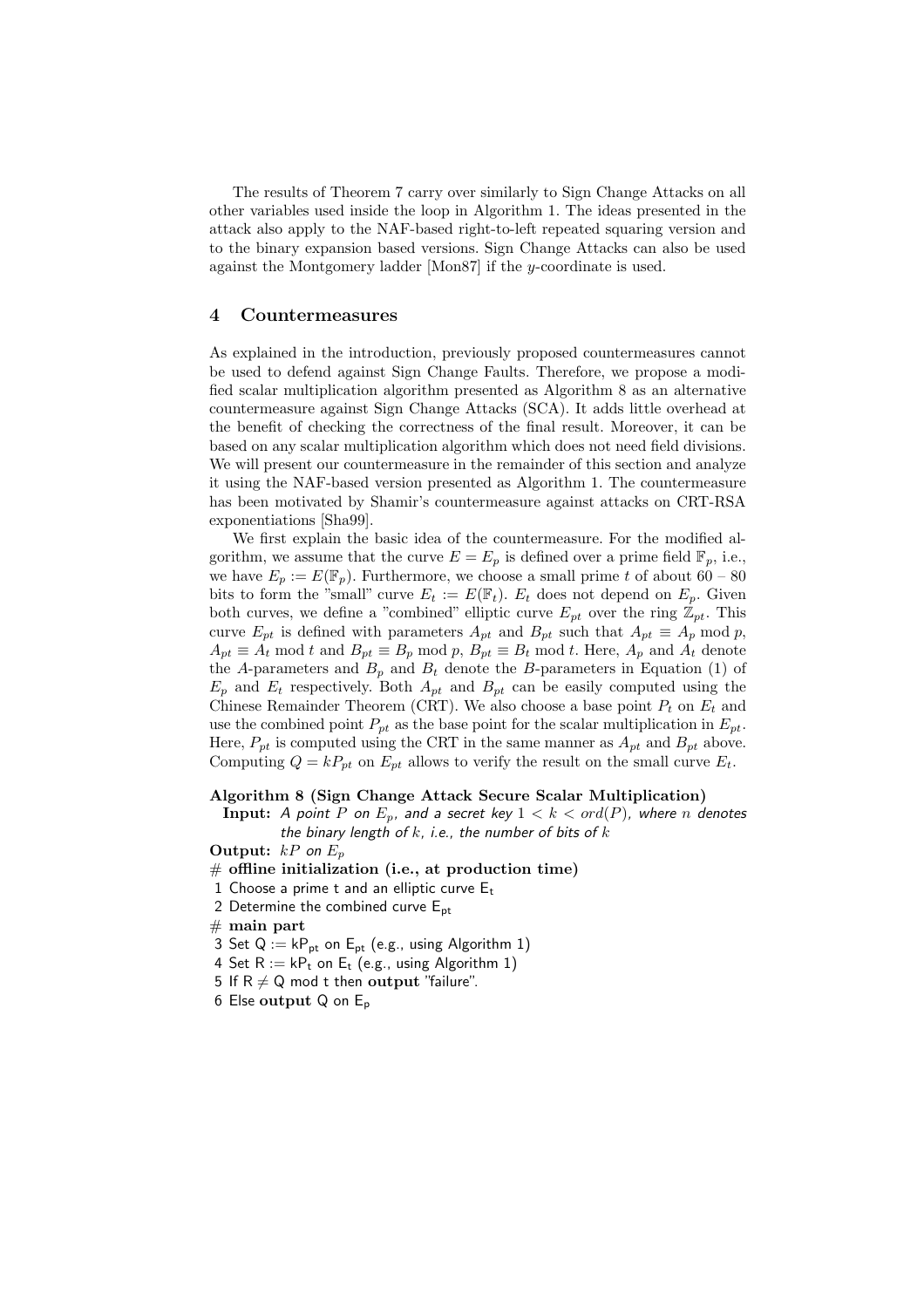Scalar Multiplication is used twice, once in Line 3 and once in Line 4. For the algorithm used, we assume that it features a check of the final result that returns  $\mathcal O$  if the result is not a valid point on the curve (e.g., Line 5 of Algorithm 1). In the case where  $E_{pt}$  is used, we assume for simplicity that this check is performed both modulo p and modulo t, i.e., both on  $E_p$  and on  $E_t$ .

On the Choice of  $E_p$  and  $E_t$ . For the security of our countermeasure against Sign Change Attacks, we assume that both  $E_p$  and  $E_t$  have prime order. Both curves are chosen independently, which allows to use recommended curves (e.g., by  $[SECO0]$  for  $E_p$ . The security analysis will show that the security depends on the order of  $P_t$  on  $E_t$ . This does not require  $E_t$  to be secret. Moreover, it also does not require  $#E_t$  to be prime. It is sufficient to choose a curve  $E_t$  and a point  $P_t$  such that the order of  $P_t$  on  $E_t$  is large. We will specify a minimal size for the order of  $P_t$  on  $E_t$  later. Finding such a curve  $E_t$  is feasible as shown in [BSS99, §VI.5].

#### 4.1 Analysis of the Countermeasure.

It is easily shown that Algorithm 8 computes the correct result if no error occurs. This is evident from modular arithmetic.

It remains to show that the proposed algorithm is secure against Fault Attacks. We only consider ad-hoc security for our proofs, i.e., we only prove security against known Fault Attacks. Research on fault attacks has not yet established a mathematical framework to allow general security claims. For our analysis, we assume that Algorithm 1 has been chosen as the scalar multiplication algorithm, although the result holds for other scalar multiplication algorithms as well. To defend against previously proposed fault attacks, the standard countermeasure introduced in Section 2 has been included as an integral part of Algorithm 1.Therefore, we concentrate on security against Sign Change Attacks on Line 3 of Algorithm 8 only.

We use the same fault model as in Section 3, i.e., a Sign Change Fault can be induced in any intermediate variable used by the scalar multiplication  $Q = kP$ on  $E_{pt}$ . Sign Change Faults can only be induced in points of elliptic curves, the scalar  $k$  cannot be attacked. Furthermore, we assume that only a single SCF can be induced during each computation of  $kP$ . We do not consider multiple correlated attacks, since such attacks are not a realistic scenario. The adversary can target a specific variable, e.g.,  $Q_i'$ , but he cannot target a specific iteration  $i.$  As we are interested to show that a faulty value is returned with negligible probability, we only need to investigate Sign Change Attacks on the computation in Line 3 of Algorithm 8. Attacks in Line 4 cannot yield a faulty output as Q is not changed by Line 4. We first investigate the basic requirement for an error to be undetected by the countermeasure in Line 5.

**Lemma 9 (Undetectable Sign Change Faults)** Let  $Q = kP_{pt}$  be the correct result of the scalar multiplication in Line 3 of Algorithm 8 and let  $Q =$  $Q + \kappa_i \cdot P \neq Q$  be a faulty result from an attack on Line 3. Let  $r_t := \#E_t$  be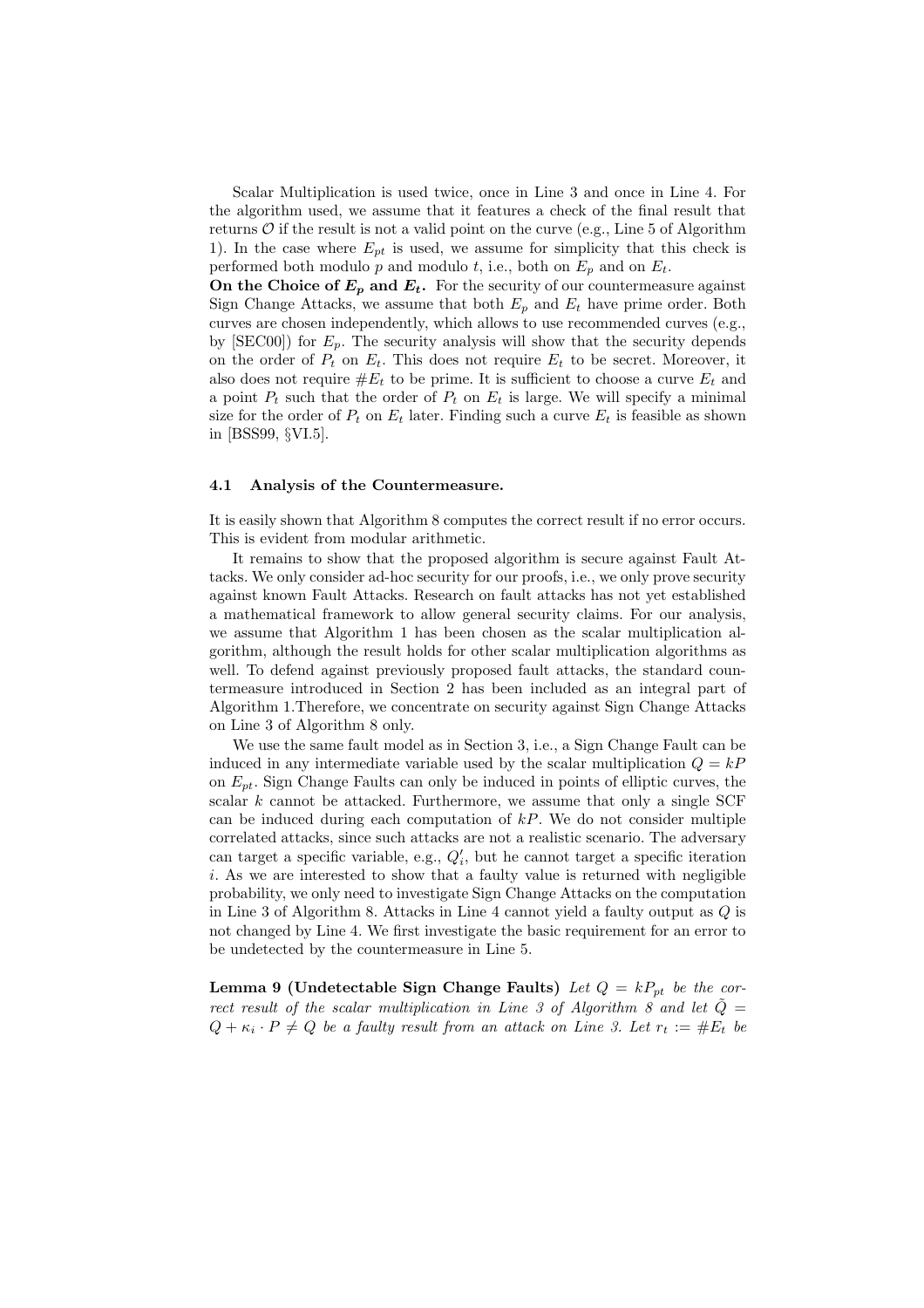the group order of  $E_t$ , assumed to be prime. The faulty result  $\tilde{Q}$  passes by the detection mechanism in Line 5, iff  $r_t | \kappa_i$ .

*Proof.* Let R and Q denote the variables used in Algorithm 8. If  $r_t | \kappa_i$ , we have  $\kappa_i P = \mathcal{O}$  on  $E_t$ . Therefore, the test "R  $\neq Q$ " in Line 5 of Algorithm 8 yields  $kP_t = Q + \mathcal{O}$  on  $E_t$ . As the correct result Q satisfies  $Q = kP_t$  on  $E_t$ , this would not trigger a "failure" output and the faulty value  $\tilde{Q}$  would be returned. As  $\tilde{Q} \neq Q$  on  $E_{pt}$  is assumed, we also have  $\tilde{Q} \neq Q$  on  $E_p$ . This case results in a faulty output.

If  $r_t \nmid \kappa_i$ , we must show that  $kP_t \neq \tilde{Q}$  on  $E_t$ . We know that for the correct value Q, it holds that  $\mathsf{R} = Q$  on  $E_t$ . If  $r_t \nmid \kappa_i$ , we have  $\kappa_i P \neq \mathcal{O}$  on  $E_t$  because  $r_t$  is the prime group order. Therefore, the order of P is  $r_t$  as well. Consequently, we have  $\mathsf{R} \neq \mathsf{Q} = \tilde{Q}$  on  $E_t$  and the security alert in Line 5 is triggered.

Lemma 10 (Number of Undetectable Sign Change Faults) Let  $r_t$  be the group order of  $E_t$ , assumed to be prime. Let m be the blocksize used in Algorithm 3. Then a Sign Change Attack on Algorithm 8 needs a blocksize  $m \geq |\log(r_t)|$ to be successful. Moreover, at most  $(n-1)/|\log(r_t)|$  many undetectable faulty outputs exist.

*Proof.* Assume that a Sign Change Fault was induced into  $Q_i'$  for some i, resulting in a faulty output  $\tilde{Q}_1$ . By Equation (2), we have

$$
\tilde{Q}_1 = -Q + 2L_i(k) = Q + \kappa_i P
$$
 where  $\kappa_i := -2^{i+2} \sum_{j=i+1}^{n-1} k_j 2^{j-i-1}.$ 

We further assume that  $r_t | \kappa_i$ , i.e.,  $\tilde{Q}_1$  has not been detected as a faulty value according to Lemma 9. We now consider another faulty output  $\tilde{Q}_2 \neq \tilde{Q}_1$  collected by Algorithm 3. Let  $u \neq i$  denote the fault position, i.e.,  $\tilde{Q}_2 = Q + \kappa_u P$ .

We claim that for all u with  $|u - i| \leq |\log(r_t)|$ ,  $u - i \neq 0$ , it holds that  $r_t \nmid \kappa_u$ . We consider the two cases  $u < i$  and  $u > i$ . For  $u < i$ , we have

$$
\kappa_u = -2^{u+2} \sum_{j=u+1}^{n-1} k_j 2^{j-u-1} = \kappa_i - 2^{u+2} \cdot \sigma_u, \quad \text{where } \sigma_u := \sum_{j=u+1}^i k_j 2^{j-u-1},
$$
\n(3)

and for  $u > i$ , we have

$$
\kappa_u = -2^{u+2} \sum_{j=u+1}^{n-1} k_j 2^{j-u-1} = \kappa_i + 2^{i+2} \cdot \rho_u, \text{ where } \rho_u := \sum_{j=i+1}^u k_j 2^{j-i-1}. \tag{4}
$$

The value  $\tilde{Q}_2$  is only output if it is an undetectable fault that bypassed Line 5 of Algorithm 8. According to Lemma 9, this requires that  $r_t | \kappa_u$ . As we assume that  $r_t | \kappa_i$ , we need to analyze the case that  $r_t | \sigma_u$  and  $r_t | \rho_u$  respectively. We first investigate  $\sigma_u$ . Here, we have two cases: Either  $\sigma_u = 0$  or  $\sigma_u > 0$  over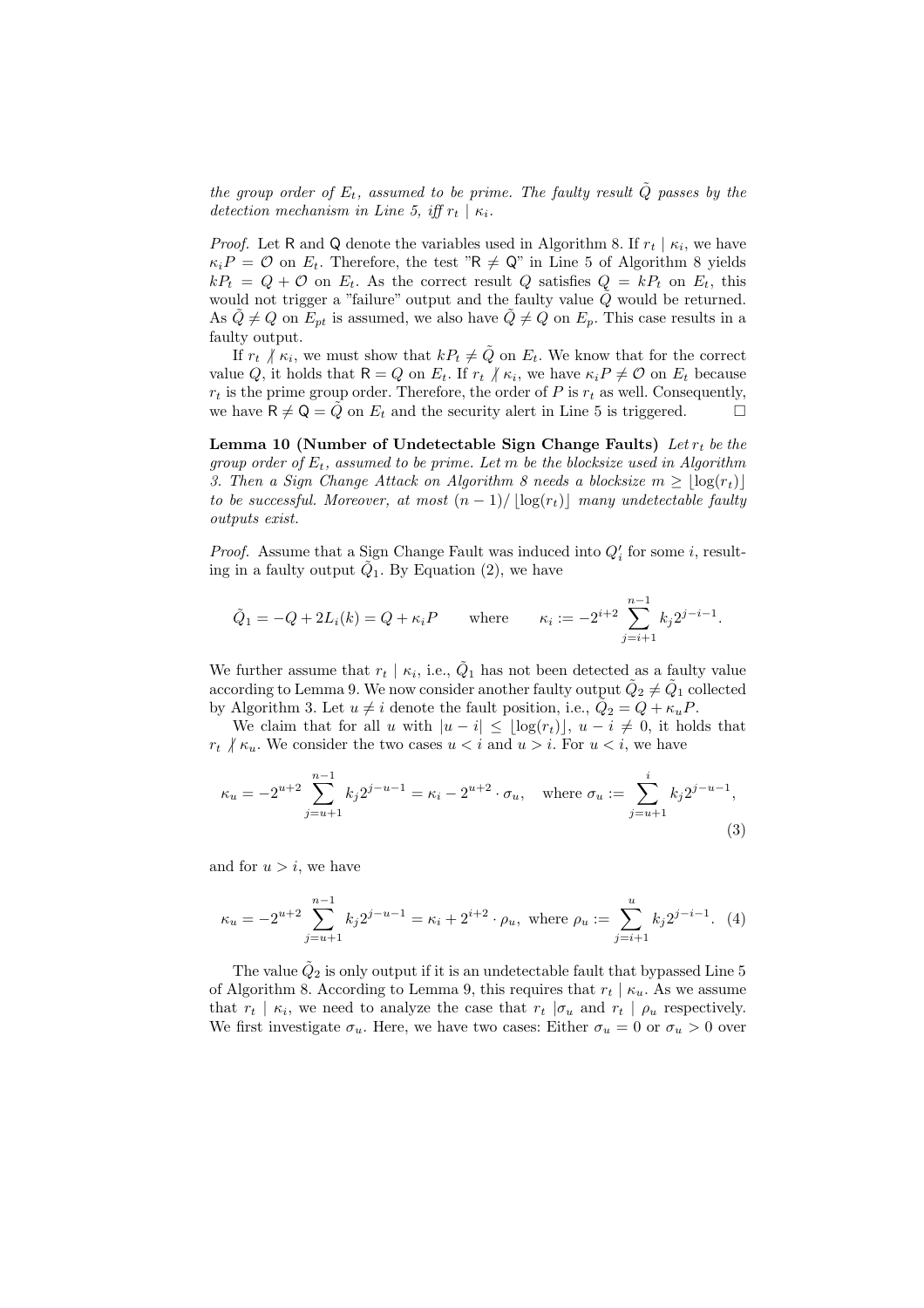the integers. If  $\sigma_u = 0$  over the integers, we have  $\kappa_u = \kappa_i$  and  $\tilde{Q}_1 = \tilde{Q}_2$ . As this contradicts our assumption that  $\tilde{Q}_1 \neq \tilde{Q}_2$ , we may assume that  $\sigma_u$  is not equal to 0 over the integers. If the sum in Equation (3) is not equal to 0 over the integers, its absolute value must be at least as large as  $r_t$  in order to be a multiple of  $r_t$ . The same considerations hold for  $u > i$ .

Algorithm 3 recovers bits in blocks of at most  $m$  bits. If it has found a valid test pattern, it starts at the position immediately following that test pattern and tries to recover the next block of length  $m$  starting at this position. If  $m < \lfloor \log(r_t) \rfloor$ , the arguments above shows that in this block there cannot be a faulty output  $\tilde{Q}$  in the list of collected faulty outputs that satisfies the verification step. Therefore, Algorithm 3 needs a minimal blocksize of  $m = |\log(r_t)|$  in order to be able to reconstruct another faulty output  $Q$ .

As the fault positions of two undetected faulty outputs  $\tilde{Q}_1$  and  $\tilde{Q}_2$  are at least  $|\log(r_t)|$  bits away from each other, we have a maximum of  $(n - 1)/ |\log(r_t)|$ many different faulty outputs in the set collected by Algorithm 3.  $\Box$ 

Lemma 10 shows that the proposed algorithm secures the scalar multiplication algorithm against the new Sign Change Faults if the group order of  $#E_t$  is large enough. A group order of  $#E_t > 2^{80}$  guarantees that the required block size of  $m > 80$  exceeds the acceptable amount of offline work significantly. For many practical applications,  $#E_t > 2^{60}$  should already be enough.

The computational overhead is acceptable. Line 3 requires computations with 30 – 40 % larger moduli (for  $l(p) = 192$  and  $l(t) = 60 - 80$ ), Line 4 requires a scalar multiplication on a considerably smaller curve with the scalar factor k mod  $#E_t$ , which is considerably smaller than k.

As the computations in Line 3 prohibit the use of inversions, projective coordinates must be used. We have stated our results for the basic version of projective coordinates but other weighted projective representations such as Jacobian or Hessian representations will do just as well.

#### 5 Realization of Sign Change Attacks

At first sight, a Sign Change Attack does not seem to be easily performed in a general setting. A random change of the y-coordinate cannot hope to yield  $-y$ with non-negligible probability. However, there exist several special yet common settings, where Sign Change Faults can be realized. We will give examples for attacks on NAF-based variants of the scalar multiplication algorithm as well as examples for attacks on certain properties of the crypto co-processor. The latter attacks can be applied to any variant of repeated doubling.

One special way to attack the NAF is offered by the fact that any NAFbased algorithm has to incorporate a conditional branch, where for secret key bit  $k_i = 1$  an addition is performed and for secret key bit  $k_i = -1$ , a subtraction is performed. Currently, a whole zoo of physical attacks is available that targets such conditional decisions, e.g., power spikes or clock glitches ([BCN<sup>+</sup>04],  $[ABF+02]$ . These attacks aim at forcing the conditional statement to choose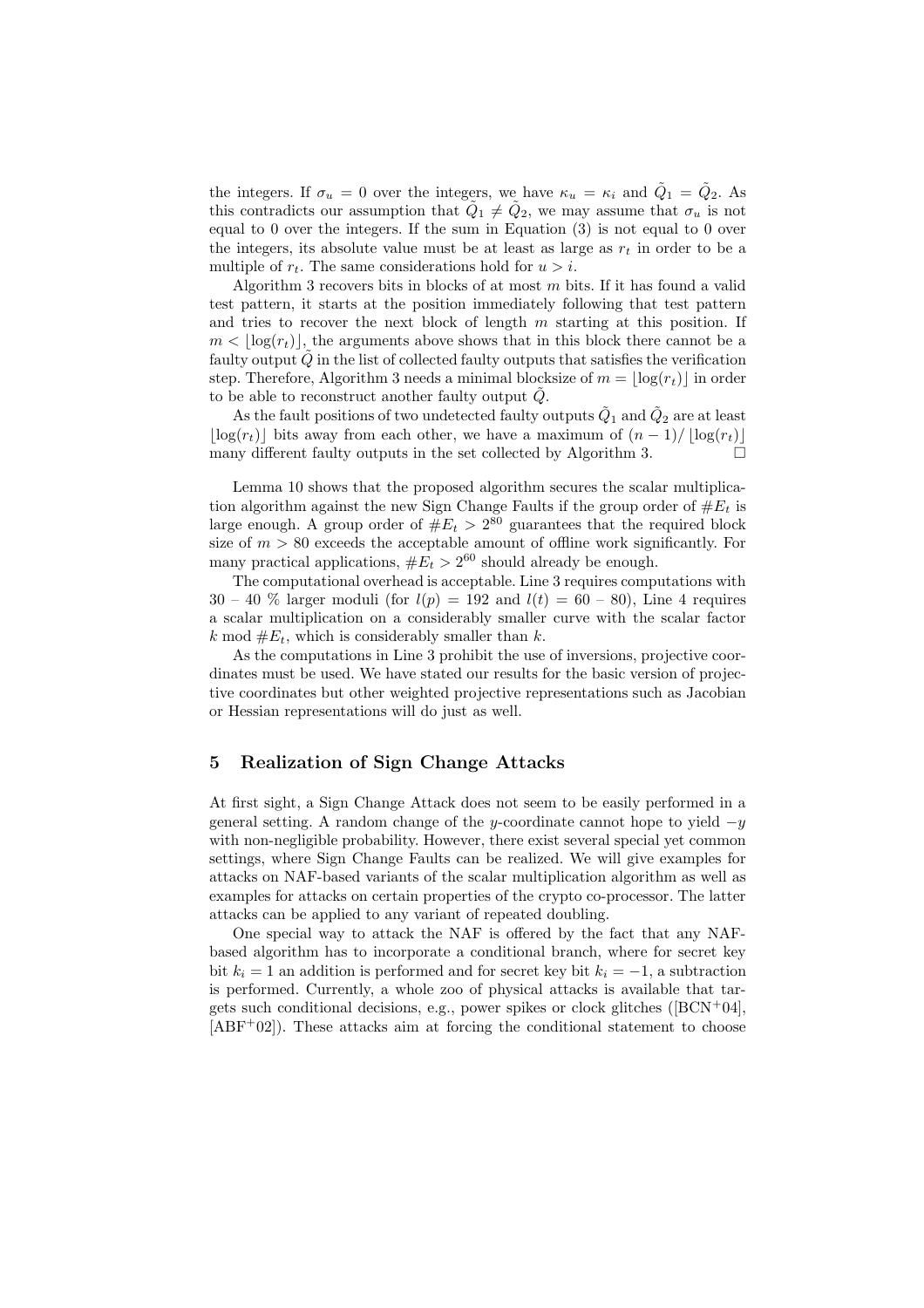the wrong branch. In our case, choosing the wrong branch means to add  $-P$ instead of P or vice versa. Although this attack cannot be applied to mount a Sign Change Attack on other intermediate variables, such as  $Q'_{i}$  as analyzed in Section 3, it is an instructive example. Moreover, a Sign Change Attack on P can also be used to recover the secret key, similar to the attack described in Section 3. This attack is also valid for more sophisticated NAF-based repeated doubling variants, which aim to secure the basic scheme against power and timing attacks, e.g., by using dummy operations.

To achieve sign changes of any intermediate variable, consider the following scenario. Many real-world embedded crypto co-processors supporting modular arithmetic most often also rely on the non-adjacent form to speed up the timecritical modular multiplication operation, cf. [HP98], [Kor93]. Here, the factors used during the computation of  $P_1 + P_2$  for two elliptic curve points  $P_1$  and  $P<sub>2</sub>$  are attacked. Any efficient implementation of the NAF must provide special hardware to handle negative numbers, i.e., being able to compute the two's complement of any register used as a multiplicand without time delay, cf. [Sed87], [WQ90], or [Mon85]. This task is trivial to solve by simply inverting every bit sent to the long integer arithmetic unit (ALU) and additionally adding +1. Given this functionality, it can be used for an attack.

As a concrete example, we consider such a crypto co-processor, cf. [Sed87], adding simultaneously at least three different operands with a possible sign change in one single instruction. Changing the value of an operand to its negative, i.e., to its two's complement, one usually needs to change only one single bit among the control signals of the corresponding ALU. This is due to the fact that the ALU of most crypto co-processors is, as already explained above, designed to handle automatically the two's complement of any operand. Here, a fault attack can be mounted that results in an SCF.

For concreteness, let us consider the following projective addition formula, cf. [IEE98], for points  $P_0 = (X_0 : Y_0 : Z_0)$ ,  $P_1 = (X_1 : Y_1 : Z_1)$ :

$$
U_0 := X_0 Z_1^2, \t S_0 := Y_0 Z_1^3, \t U_1 := X_1 Z_0^2, \t S_1 := Y_1 Z_0^3,
$$
  
\n
$$
W := U_0 - U_1, \t R := S_0 - S_1, \t T := U_0 + U_1, \t M := S_0 + S_1,
$$
  
\n
$$
Z_2 := W Z_0 Z_1, \t X_2 := R^2 - TW^2, \t V := TW^2 - 2X_2, \t 2Y_2 := VR - MW^3.
$$

Here it becomes clear, that lots of load/store or exchange instructions are needed to realize this formulas involving the original points  $P_0$  and  $P_1$ . For example, an implementation could use  $Y_0$  or  $Y_1$  via previous load/store or exchange instructions as a multiplicand in the modular multiplications to compute  $S_0$ , or  $S_1$ . The attack on  $Q_i'$  described in Section 3 can be realized by attacking  $Y_0$  during the computation of  $S_0$ . During this preparing load/store or exchange instruction, the corresponding value must go through the ALU. While executing this operation, the handled value is susceptible to an SCF as only a single bit among the control signals must be changed to load/store or exchange the value in its target multiplicand register to  $-Y_0$  or  $-Y_1$ . This yields an SCF by changing one single control signal. Note that  $[BCN+04]$  actually describes how to implement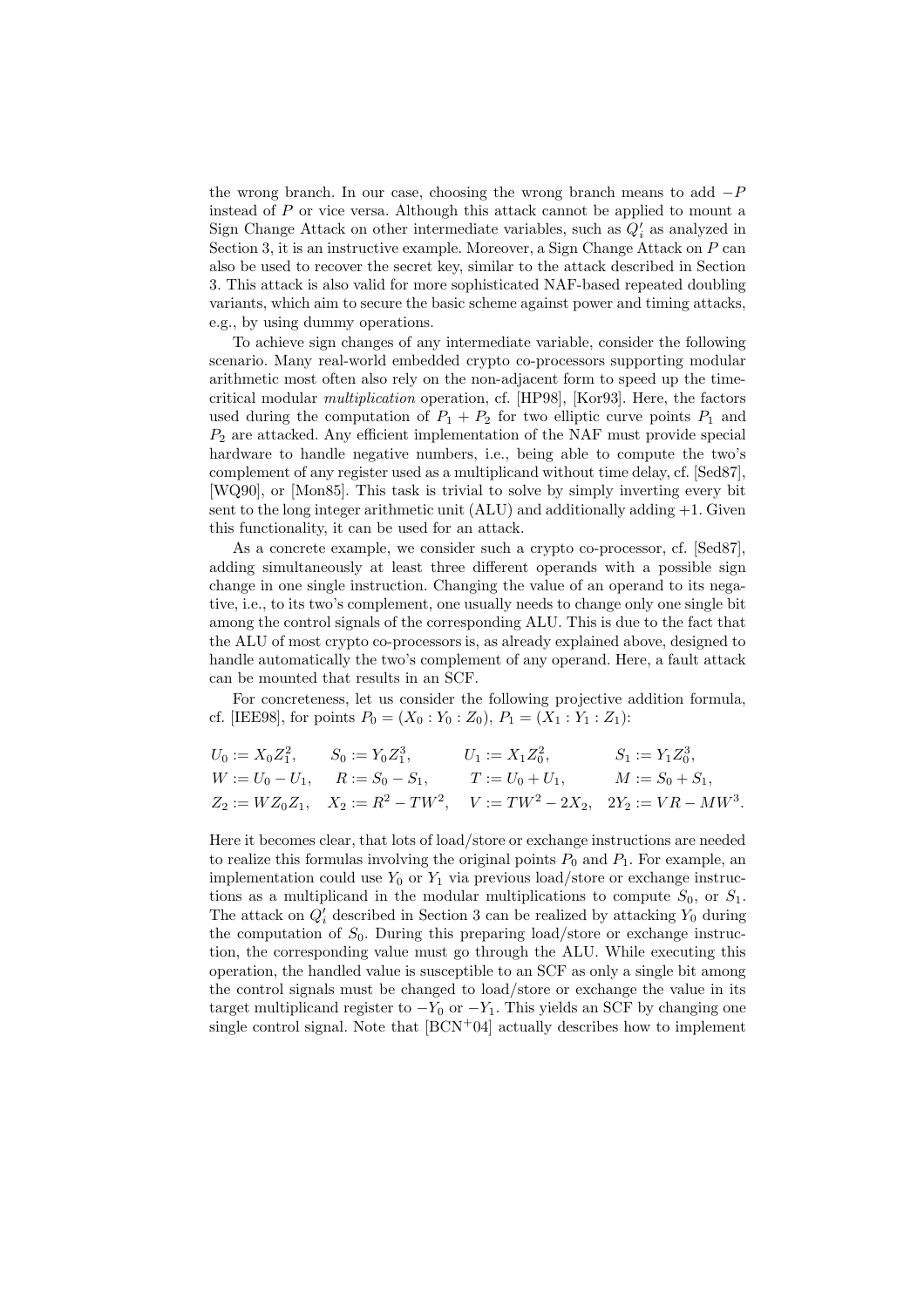such attacks in practice. A similar consideration also applies to the projective doubling formula.

## 6 Conclusions and Open Problems

Fault attacks are a significant threat to secure communication based on mobile devices. We have introduced a new type of fault attacks on elliptic curve cryptosystems, Sign Change Attack, which allow attacks with a high success probability, especially for NAF-based repeated doubling algorithms. Current and future cryptosystems based on elliptic curves must be guarded against this type of attacks carefully. As a first step in this direction, a new secure algorithm is presented that withstands Sign Change Attacks with acceptable computational overhead. Attack and countermeasure have been presented in the context of projective coordinates and elliptic curves defined over prime fields. However, both attack and countermeasure also apply to other commonly used representations and defining fields.

Interestingly, the Sign Change Attack presented in this paper does not apply to elliptic curves of characteristic 2. It is an open problem to extend our attack to elliptic curves of characteristic 2.

The results from Section 5 show that the most efficient solutions often pay their performance advantage with security, just like in the case of CRT-RSA [BDL01]. Since Montgomery's version is secure, our attack strengthens the claim from [JY03], that the "Montgomery ladder may be a first-class substitute of the celebrated square-and-multiply algorithm". It is an open problem whether it is possible to successfully attack the Montgomery method where the  $y$ -coordinate is not used in a way such that faulty results are created which are valid points on the curve.

## References

- $[ABF^+02]$  C. Aumüller, P. Bier, W. Fischer, P. Hofreiter, and J.-P. Seifert, Fault attacks on RSA with CRT: Concrete results and practical countermeasures, CHES 2002, LNCS, vol. 2523, Springer-Verlag, 2002, pp. 260–275.
- [AK96] R. J. Anderson and M. G. Kuhn, Tamper resistance a cautionary note, Proceedings of the Second USENIX Workshop on Electronic Commerce, USENIX Association, 1996, pp.  $1 - 11$ .
- [BCN<sup>+</sup>04] H. Bar-El, H. Choukri, D. Naccache, M. Tunstall, and C. Whelan, The sorcerer's apprentice guide to fault attacks, Cryptology ePrint Archive, 2004/100, 2004, http://eprint.iacr.org/2004/100.pdf.
- [BDL01] D. Boneh, R. A. DeMillo, and R. J. Lipton, On the importance of eliminating errors in cryptographic computations, J. Cryptology 14 (2001), no. 2, 101– 119.
- [BMM00] I. Biehl, B. Meyer, and V. Müller, *Differential fault attacks on elliptic curve* cryptosystems, CRYPTO 2000, LNCS, vol. 1880, Springer-Verlag, 2000, pp. 131–146.